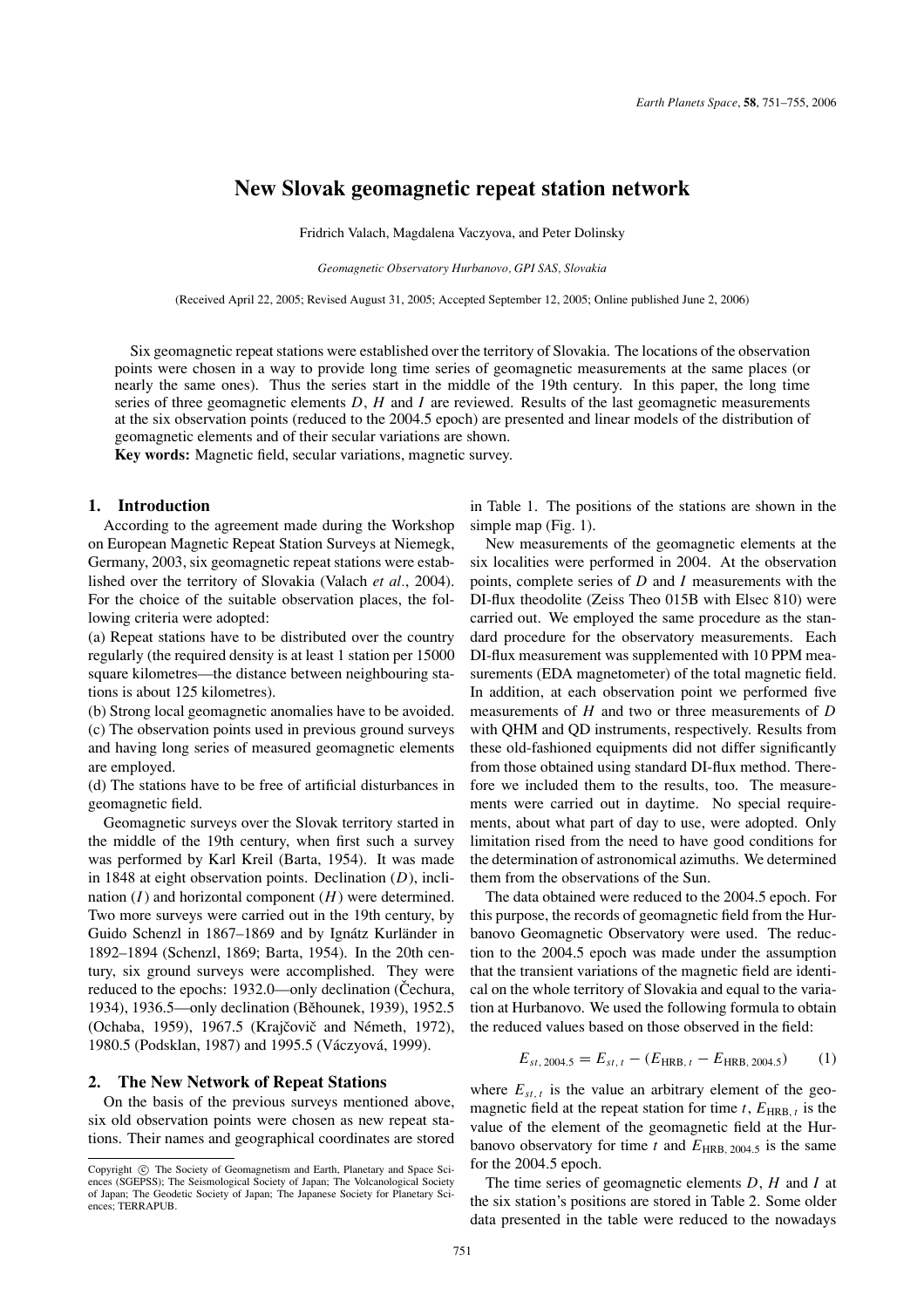| N <sub>0</sub> | <b>Repeat Station</b> | Geograph.<br>Latitude $\lceil \circ \rceil$ | Geograph.<br>Longitude $\lceil \degree \rceil$ | Altitude<br> m |
|----------------|-----------------------|---------------------------------------------|------------------------------------------------|----------------|
|                | Hurbanovo             | 47.88                                       | 18.20                                          | 112            |
| 2              | Očkov                 | 48.65                                       | 17.755                                         | 160            |
| 3              | Rajec                 | 49.09                                       | 18.65                                          | 487            |
| 4              | Rimavská Sobota       | 48.375                                      | 20.02                                          | 239            |
| 5              | Spišské Podhradie     | 49.00                                       | 20.73                                          | 520            |
| 6              | Úbrež                 | 48.79                                       | 22.125                                         | 140            |

Table 1. Geographical coordinates of the repeat stations.

Table 2. Geomagnetic elements *D*, *H* and *I* at six stations over the territory of Slovakia since the 19th century.

| Epoch  | Element        | Hurbanovo | Očkov                    | Rajec                    | Rimavská | Spišské   | Úbrež    |
|--------|----------------|-----------|--------------------------|--------------------------|----------|-----------|----------|
|        |                |           |                          |                          | Sobota   | Podhradie |          |
| 1850.0 | $D [^{\circ}]$ |           | $\overline{\phantom{0}}$ | $\overline{\phantom{0}}$ | $\equiv$ | $-11.28$  | $-10.47$ |
|        | $H$ [nT]       |           |                          |                          |          | 19978     | 20371    |
|        | $I[\degree]$   |           |                          |                          |          | 64.50     | 63.76    |
| 1875.0 | $D[\degree]$   | $-9.805$  | $-10.11$                 | $-9.22$                  | $-8.62$  | $-8.24$   | $-7.94$  |
|        | $H$ [nT]       | 20705     | 20332                    | 20256                    | 20624    | 20410     | 20550    |
|        | $I[\degree]$   | 63.07     | 63.71                    | 63.82                    | 63.27    | 63.73     | 63.43    |
| 1890.0 | $D [^{\circ}]$ | $-8.38$   |                          |                          |          |           | $-6.49$  |
|        | $H$ [nT]       | 20968     |                          |                          |          |           | 20744    |
|        | $I[\degree]$   | 62.82     |                          |                          |          |           | 63.30    |
| 1932.0 | $D [^{\circ}]$ | $-3.09$   | $-3.27$                  | $-2.78$                  | $-2.18$  | $-1.82$   | $-1.18$  |
| 1952.0 | $D [^{\circ}]$ | $-0.53$   | $-0.70$                  | $-0.22$                  | 0.24     | 0.56      | 1.07     |
|        | $H$ [nT]       | 20649     | 20234                    | 20033                    | 20391    | 20083     | 20211    |
|        | $I[\degree]$   | 63.83     | 64.48                    | 64.85                    | 64.33    | 64.85     | 64.71    |
| 1958.0 | $H$ [nT]       | 20693     | 20271                    | 20087                    | 20419    | 20128     | 20246    |
|        | $I[\degree]$   | 63.88     | 63.54                    | 64.89                    | 64.42    | 64.91     | 64.77    |
| 1967.5 | $D [^{\circ}]$ | 0.43      | 0.25                     | 0.64                     | 1.16     | 1.41      | 1.82     |
|        | $H$ [nT]       | 20810     | 20379                    | 20193                    | 20509    | 20211     | 20327    |
|        | $I[\degree]$   | 63.88     | 64.55                    | 64.90                    | 64.44    | 64.94     | 64.81    |
| 1980.5 | $D [^{\circ}]$ | 1.16      | 1.045                    | 1.32                     | 1.81     | 1.99      | 2.28     |
|        | $H$ [nT]       | 20996     | 20586                    | 20370                    | 20687    | 20375     | 20476    |
|        | $I[\degree]$   | 63.855    | 64.50                    | 64.88                    | 64.42    | 64.945    | 64.82    |
| 1995.5 | $D [^{\circ}]$ | 2.08      | 2.14                     | 2.20                     | 2.59     | 2.92      | 3.31     |
|        | $H$ [nT]       | 20956     | 20540                    | 20304                    | 20638    | 20301     | 20442    |
|        | $I[\degree]$   | 64.09     | 64.74                    | 65.13                    | 64.67    | 65.21     | 65.05    |
| 2004.5 | $D [^{\circ}]$ | 3.03      | 2.96                     | 3.24                     | 3.62     | 3.77      | 4.06     |
|        | $H$ [nT]       | 20981     | 20564                    | 20308                    | 20648    | 20317     | 20454    |
|        | $I[^{\circ}]$  | 64.23     | 64.88                    | 65.29                    | 64.82    | 65.37     | 65.20    |

positions of the observation points. These values of geomagnetic elements were determined by linear interpolation. This procedure used three nearest points for which the geomagnetic field value are known in the given epoch (Valach *et al.*, 2004). We have not any information about the accuracy of the old measurements from the 19th century but we assume that the old data could be less reliable than the new ones (because of less precise equipments, etc.). For that reason we used three geomagnetic elements, *D*, *H*, and *I* in this paper, which were measured directly in the first surveys. Thus the errors caused by a transformation to other geomagnetic elements are not added to the old data.

# **3. Distribution of the Geomagnetic Elements and Secular Variation**

In order to visualize the distribution of geomagnetic elements *D*, *H* and *I* over the territory, linear models for the 2004.5 epoch, based on the six observation points, were constructed. The linear models are described by equations

$$
D = (3.055 \pm 0.032) + (0.053 \pm 0.039) \cdot (\varphi - \varphi_{HRB}) + (0.256 \pm 0.011) \cdot (\lambda - \lambda_{HRB}),
$$
 (2a)

$$
H = (20970 \pm 15) - (545 \pm 19) \cdot (\varphi - \varphi_{HRB})
$$

$$
- (11.4 \pm 5.1) \cdot (\lambda - \lambda_{HRB}), \qquad (2b)
$$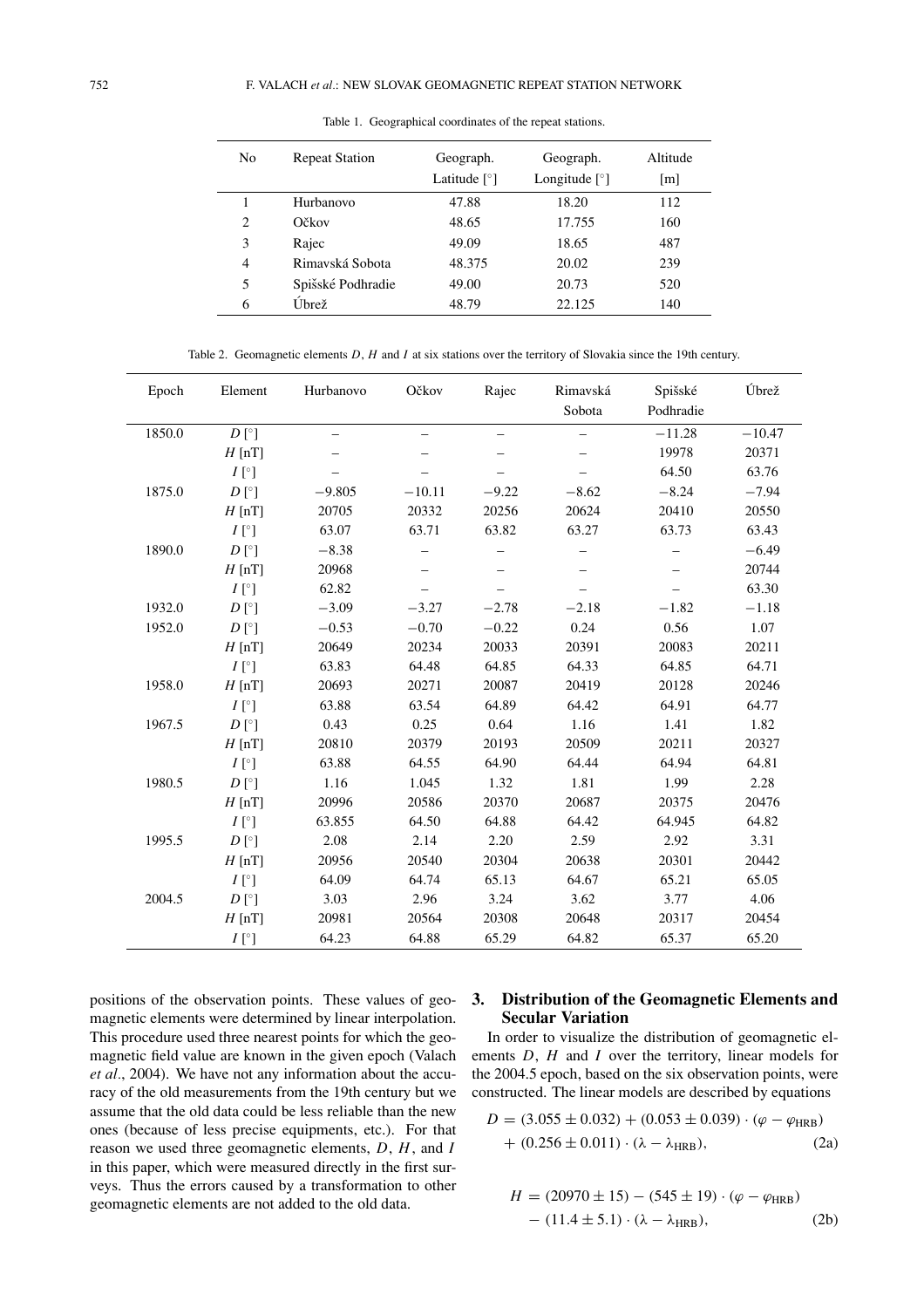

Fig. 1. The distribution of six repeat stations in Slovakia.



Fig. 2(a). Linear models for the distributions of declination for the 2004.5 epoch (solid lines) and for its secular variation (grey lines) between 1995.5 and 2004.5. Declination is expressed in arc degrees and its secular variation in arc minutes per year.

$$
I = (64.248 \pm 0.028) + (0.849 \pm 0.034) \cdot (\varphi - \varphi_{HRB}) + (0.0555 \pm 0.0091) \cdot (\lambda - \lambda_{HRB}).
$$
 (2c)

Declination (*D*), inclination (*I*), longitude ( $\lambda$ ) and latitude  $(\varphi)$  are expressed in arc degrees, horizontal component  $(H)$  in nanoteslas. The coordinates for Hurbanovo ( $\varphi$ <sub>HRB</sub>,  $\lambda_{HRB}$ ), are quoted in Table 1.

Secular variations of geomagnetic elements can be visualized by linear models, too. The following equations represent such models

$$
\dot{D} = (6.36 \pm 0.53) - (0.06 \pm 0.66) \cdot (\varphi - \varphi_{HRB}) \n- (0.19 \pm 0.17) \cdot (\lambda - \lambda_{HRB}),
$$
\n(3a)

$$
H = (2.66 \pm 0.50) - (1.05 \pm 0.62) \cdot (\varphi - \varphi_{HRB})
$$

$$
- (0.12 \pm 0.16) \cdot (\lambda - \lambda_{HRB}), \qquad (3b)
$$

$$
I = (54.0 \pm 1.5) + (4.7 \pm 1.9) \cdot (\varphi - \varphi_{HRB})
$$
  
+ (0.90 \pm 0.50) \cdot (\lambda - \lambda\_{HRB}). (3c)

Secular variation for declination is expressed in arc minutes per year, for inclination in arc seconds per year and for horizontal component the values are in nanoteslas per year. Isolines for these models are shown in Figs.  $2(a)$ –(c).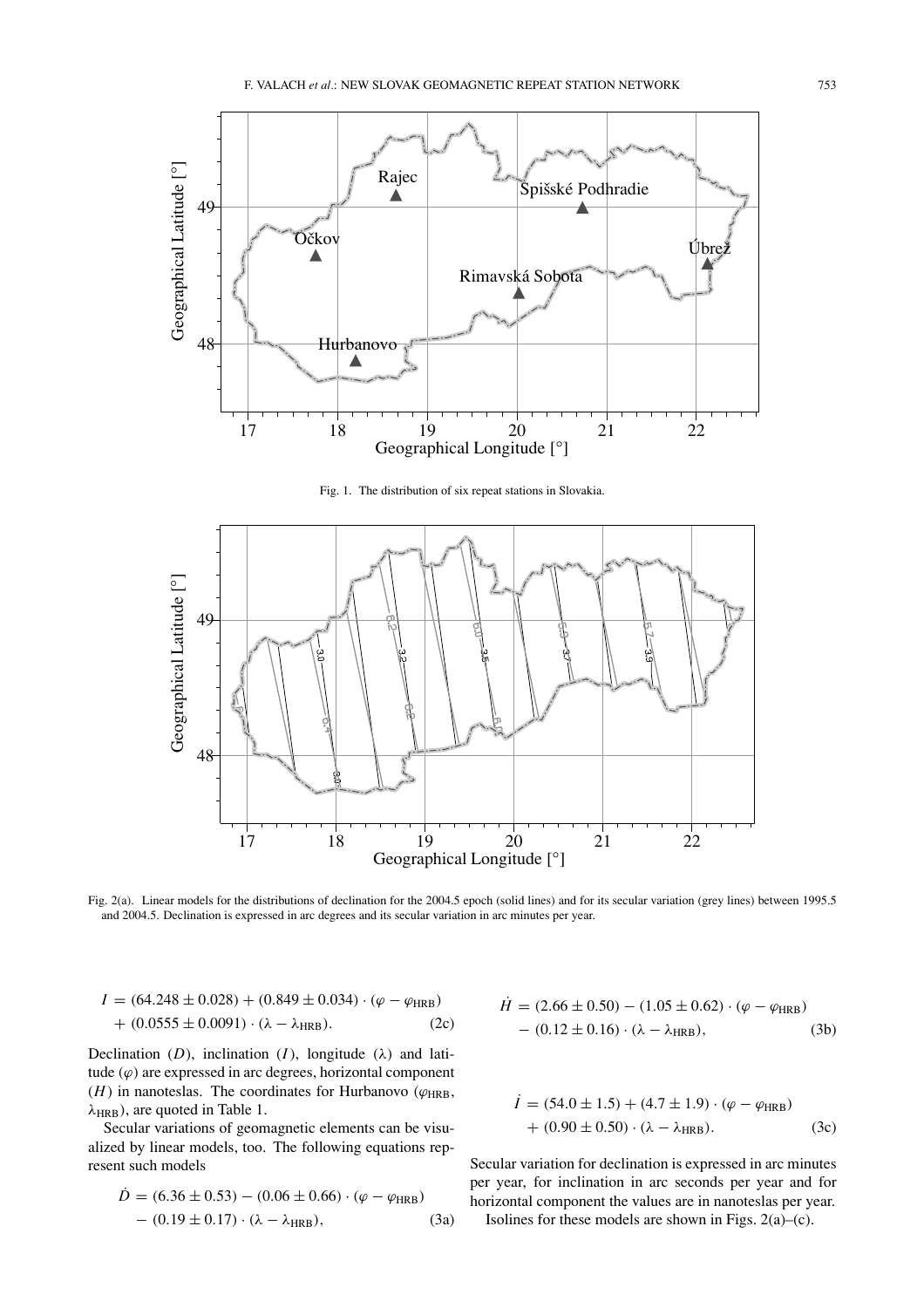

Fig. 2(b). Linear models for the distributions of horizontal component for the 2004.5 epoch (solid lines) and for its secular variation (grey lines) between 1995.5 and 2004.5. Horizontal component is expressed in nanoteslas and its secular variation in nanoteslas per year.



Fig. 2(c). Linear models for the distributions of inclination for the 2004.5 epoch (solid lines) and for its secular variation (grey lines) between 1995.5 and 2004.5. Inclination is expressed in arc degrees and its secular variation in arc seconds per year.

## **4. Conclusion**

The new Slovak repeat station network, established for the purposes of common European geomagnetic repeat station survey, was reoccupied in 2004. The measurements of the geomagnetic field at the six observation points were reduced to the middle of 2004 (i.e. to the 2004.5 epoch). Time series of geomagnetic elements at these points were shown. Linear models of the distribution of geomagnetic elements *D*, *H*, *I* and of their secular variations were constructed.

We compared the observed values with IGRF-10 (http://www.ngdc.noaa.gov/IAGA/vmod/igrf.html). Average differences for geomagnetic elements (observed minus IGRF) are:

$$
\overline{\Delta D} = (0.01 \pm 0.02)^{\circ}, \quad \overline{\Delta H} = (-14 \pm 6) \text{ nT},
$$
  

$$
\overline{\Delta I} = (-0.01 \pm 0.01)^{\circ}.
$$

For secular variations we obtained:

$$
\Delta \dot{D} = (1.5 \pm 0.3)' \cdot yr^{-1}, \n\overline{\Delta H} = (-4.9 \pm 0.3) \text{ nT} \cdot yr^{-1}, \n\overline{\Delta I} = (0.28 \pm 0.08)' \cdot yr^{-1}.
$$

The typical feature of geomagnetic field, westward drift, can be deduced from the models od *D* and *D*˙ . Because the isogones are nearly perpendicular to the west-east direction, the rate of westward movement of the isogones can be estimated, using Eqs. 2a and 3a, to be 0.40◦·yr−1. This estimate seems to be reasonable. It exceeds the widely adopted value of 0.18◦ · yr−<sup>1</sup> for global westward drift. On the other hand, it is less then  $0.61° \cdot yr^{-1}$  found by Barraclough and Malin (1999), whose value is based mainly on the records of European observations.